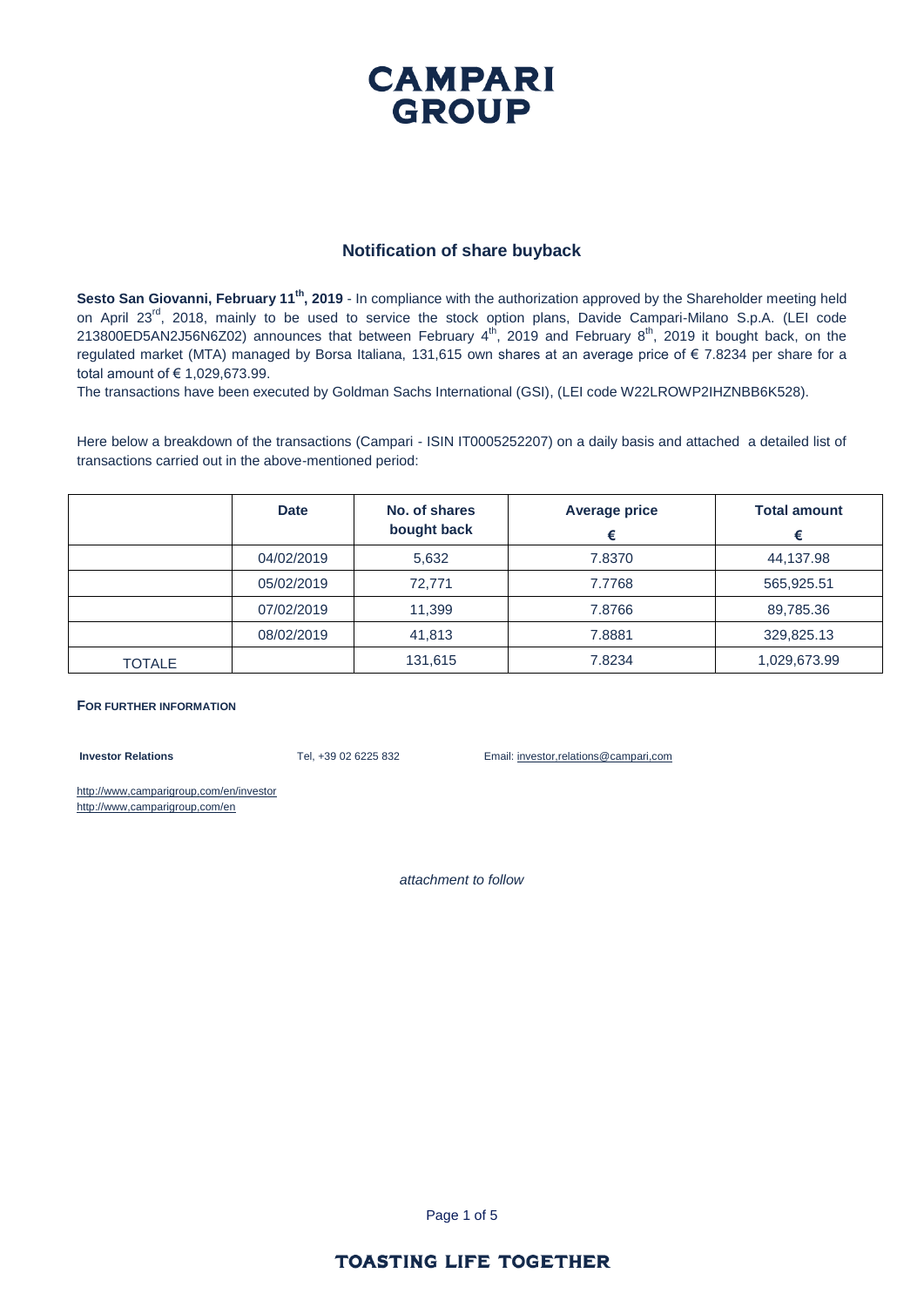| <b>Date</b> | <b>Hour</b> | A/V | <b>Price</b> | <b>No. of Shares</b> |
|-------------|-------------|-----|--------------|----------------------|
| 04-feb-19   | 9:23:27 AM  | A   | 7,84         | 324                  |
| 04-feb-19   | 9:26:48 AM  | A   | 7,84         | 452                  |
| 04-feb-19   | 2:53:52 PM  | A   | 7,84         | 359                  |
| 04-feb-19   | 2:53:54 PM  | A   | 7,84         | 330                  |
| 04-feb-19   | 2:54:08 PM  | Α   | 7,84         | 62                   |
| 04-feb-19   | 2:54:20 PM  | Α   | 7,84         | 1591                 |
| 04-feb-19   | 2:54:20 PM  | A   | 7,84         | 1151                 |
| 04-feb-19   | 3:26:53 PM  | A   | 7,82         | 354                  |
| 04-feb-19   | 3:42:44 PM  | A   | 7,825        | 54                   |
| 04-feb-19   | 3:42:44 PM  | Α   | 7,825        | 315                  |
| 04-feb-19   | 4:11:27 PM  | Α   | 7,83         | 432                  |
| 04-feb-19   | 4:22:55 PM  | Α   | 7,84         | 76                   |
| 04-feb-19   | 4:23:13 PM  | Α   | 7,84         | 132                  |
| 05-feb-19   | 8:17:43 AM  | A   | 7,7          | 332                  |
| 05-feb-19   | 8:18:17 AM  | Α   | 7,695        | 564                  |
| 05-feb-19   | 8:18:23 AM  | Α   | 7,69         | 1145                 |
| 05-feb-19   | 8:18:45 AM  | Α   | 7,69         | 717                  |
| 05-feb-19   | 8:21:59 AM  | Α   | 7,72         | 311                  |
| 05-feb-19   | 8:22:00 AM  | Α   | 7,72         | 2017                 |
| 05-feb-19   | 8:22:01 AM  | A   | 7,72         | 479                  |
| 05-feb-19   | 8:22:01 AM  | A   | 7,72         | 1451                 |
| 05-feb-19   | 8:22:02 AM  | Α   | 7,72         | 1470                 |
| 05-feb-19   | 8:22:02 AM  | Α   | 7,72         | 939                  |
| 05-feb-19   | 8:22:25 AM  | A   | 7,72         | 1205                 |
| 05-feb-19   | 8:27:15 AM  | Α   | 7,73         | 837                  |
| 05-feb-19   | 8:40:35 AM  | A   | 7,755        | 993                  |
| 05-feb-19   | 8:46:18 AM  | Α   | 7,75         | 818                  |
| 05-feb-19   | 8:56:33 AM  | Α   | 7,75         | 1592                 |
| 05-feb-19   | 8:56:34 AM  | A   | 7,75         | 1008                 |
| 05-feb-19   | 9:07:12 AM  | A   | 7,755        | 1213                 |
| 05-feb-19   | 9:07:13 AM  | Α   | 7,755        | 1000                 |
| 05-feb-19   | 9:07:14 AM  | Α   | 7,755        | 1178                 |
| 05-feb-19   | 9:20:39 AM  | Α   | 7,745        | 829                  |
| 05-feb-19   | 9:20:40 AM  | Α   | 7,745        | 913                  |
| 05-feb-19   | 9:25:37 AM  | Α   | 7,75         | 805                  |
| 05-feb-19   | 9:30:05 AM  | Α   | 7,76         | 933                  |
| 05-feb-19   | 9:34:51 AM  | Α   | 7,765        | 899                  |
| 05-feb-19   | 9:34:52 AM  | Α   | 7,765        | 764                  |
| 05-feb-19   | 9:38:57 AM  | Α   | 7,765        | 282                  |
| 05-feb-19   | 9:38:57 AM  | Α   | 7,76         | 950                  |
| 05-feb-19   | 9:38:57 AM  | Α   | 7,765        | 660                  |
| 05-feb-19   | 9:47:49 AM  | Α   | 7,76         | 768                  |

Page 2 of 5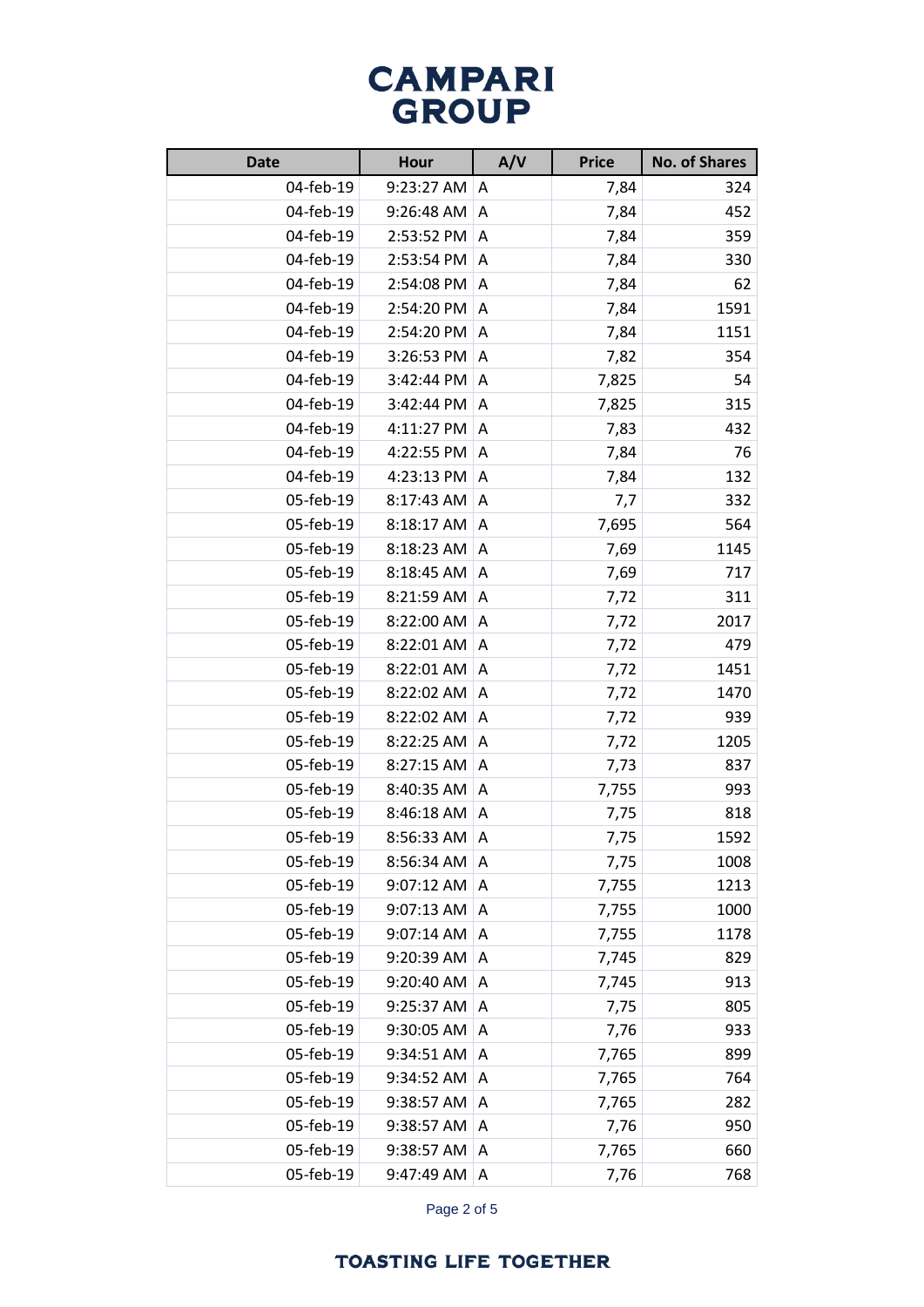| 05-feb-19 | 9:52:54 AM  | A | 7,76  | 848  |
|-----------|-------------|---|-------|------|
| 05-feb-19 | 10:02:12 AM | A | 7,785 | 839  |
| 05-feb-19 | 10:02:49 AM | A | 7,78  | 839  |
| 05-feb-19 | 10:10:42 AM | A | 7,77  | 1099 |
| 05-feb-19 | 10:16:51 AM | Α | 7,79  | 1047 |
| 05-feb-19 | 10:19:21 AM | A | 7,795 | 761  |
| 05-feb-19 | 10:22:42 AM | Α | 7,785 | 838  |
| 05-feb-19 | 10:26:58 AM | Α | 7,77  | 940  |
| 05-feb-19 | 10:27:00 AM | A | 7,77  | 67   |
| 05-feb-19 | 10:33:40 AM | Α | 7,775 | 813  |
| 05-feb-19 | 10:33:41 AM | Α | 7,775 | 974  |
| 05-feb-19 | 10:42:35 AM | Α | 7,77  | 843  |
| 05-feb-19 | 10:42:38 AM | Α | 7,77  | 1411 |
| 05-feb-19 | 10:51:01 AM | Α | 7,76  | 955  |
| 05-feb-19 | 10:57:49 AM | A | 7,755 | 754  |
| 05-feb-19 | 11:14:40 AM | A | 7,78  | 1244 |
| 05-feb-19 | 11:27:03 AM | Α | 7,79  | 935  |
| 05-feb-19 | 11:27:04 AM | A | 7,79  | 1002 |
| 05-feb-19 | 11:35:16 AM | Α | 7,795 | 1071 |
| 05-feb-19 | 11:35:17 AM | A | 7,795 | 1071 |
| 05-feb-19 | 11:35:18 AM | A | 7,795 | 410  |
| 05-feb-19 | 12:05:07 PM | A | 7,79  | 1295 |
| 05-feb-19 | 12:09:43 PM | Α | 7,79  | 776  |
| 05-feb-19 | 12:09:43 PM | Α | 7,79  | 43   |
| 05-feb-19 | 12:20:25 PM | Α | 7,795 | 988  |
| 05-feb-19 | 12:20:25 PM | A | 7,795 | 869  |
| 05-feb-19 | 12:38:55 PM | A | 7,77  | 148  |
| 05-feb-19 | 12:42:56 PM | Α | 7,775 | 951  |
| 05-feb-19 | 12:50:46 PM | Α | 7,77  | 920  |
| 05-feb-19 | 12:52:42 PM | A | 7,77  | 117  |
| 05-feb-19 | 12:52:59 PM | A | 7,77  | 116  |
| 05-feb-19 | 1:00:50 PM  | A | 7,77  | 27   |
| 05-feb-19 | 1:15:41 PM  | A | 7,8   | 1332 |
| 05-feb-19 | 1:15:42 PM  | A | 7,8   | 845  |
| 05-feb-19 | 1:15:43 PM  | Α | 7,8   | 417  |
| 05-feb-19 | 1:29:55 PM  | Α | 7,805 | 1437 |
| 05-feb-19 | 1:29:55 PM  | Α | 7,805 | 1025 |
| 05-feb-19 | 1:40:52 PM  | Α | 7,8   | 195  |
| 05-feb-19 | 1:54:15 PM  | A | 7,815 | 745  |
| 05-feb-19 | 1:54:16 PM  | Α | 7,81  | 904  |
| 05-feb-19 | 1:54:16 PM  | A | 7,81  | 899  |
| 05-feb-19 | 2:02:49 PM  | Α | 7,8   | 290  |
| 05-feb-19 | 2:02:49 PM  | Α | 7,8   | 513  |
| 05-feb-19 | 2:10:47 PM  | A | 7,8   | 1321 |
|           |             |   |       |      |

Page 3 of 5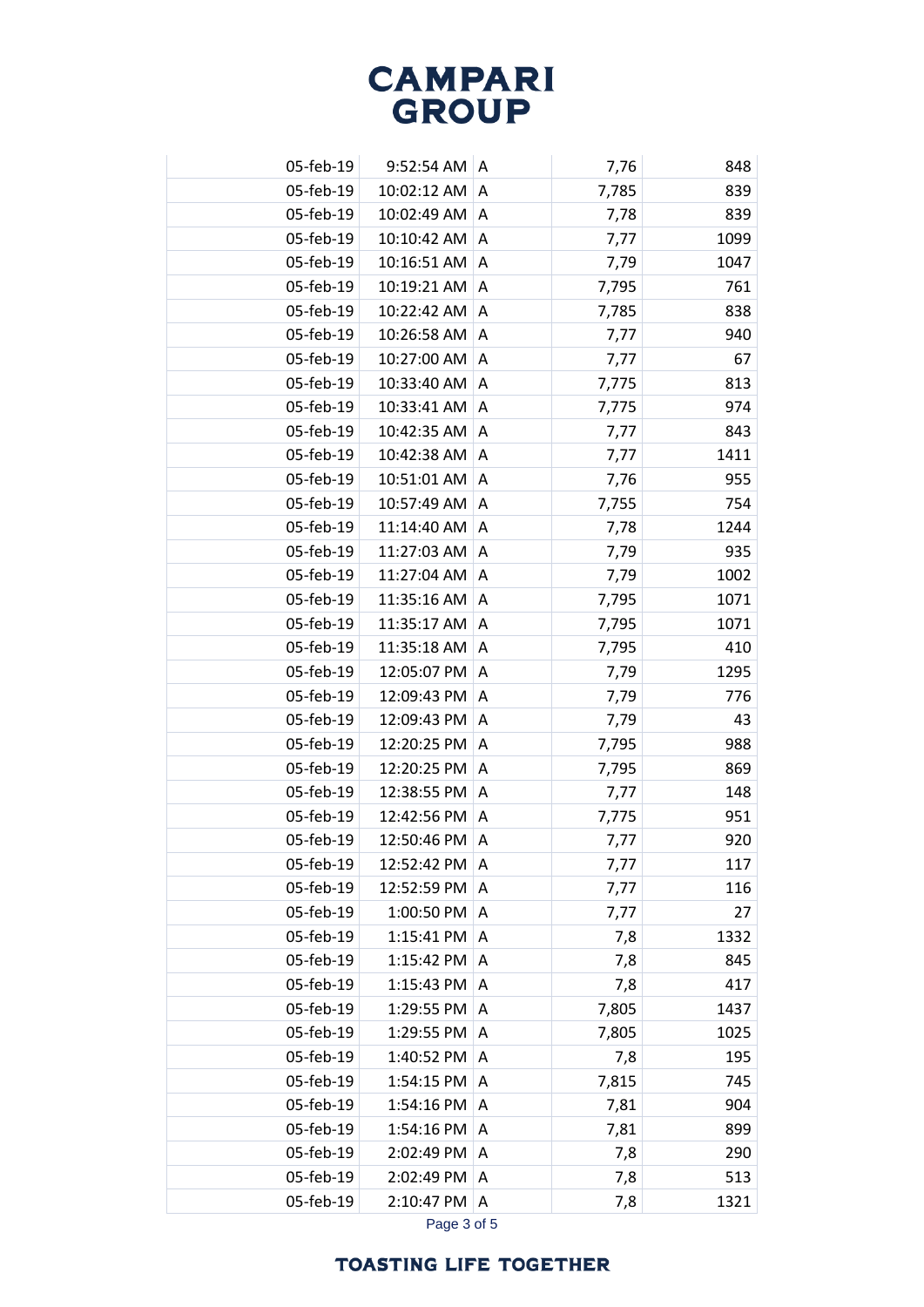| 05-feb-19 | 2:18:24 PM  | A | 7,8   | 93   |
|-----------|-------------|---|-------|------|
| 05-feb-19 | 2:20:02 PM  | A | 7,8   | 820  |
| 05-feb-19 | 2:23:55 PM  | A | 7,805 | 172  |
| 05-feb-19 | 2:41:08 PM  | Α | 7,845 | 1006 |
| 05-feb-19 | 2:47:12 PM  | A | 7,825 | 177  |
| 05-feb-19 | 2:53:16 PM  | Α | 7,835 | 928  |
| 05-feb-19 | 3:02:45 PM  | Α | 7,84  | 170  |
| 05-feb-19 | 3:02:48 PM  | Α | 7,84  | 613  |
| 05-feb-19 | 3:17:52 PM  | Α | 7,85  | 832  |
| 05-feb-19 | 3:22:14 PM  | A | 7,85  | 799  |
| 05-feb-19 | 3:30:00 PM  | A | 7,845 | 490  |
| 05-feb-19 | 3:30:00 PM  | Α | 7,845 | 283  |
| 05-feb-19 | 3:38:55 PM  | Α | 7,85  | 717  |
| 05-feb-19 | 3:56:31 PM  | Α | 7,85  | 752  |
| 05-feb-19 | 3:56:32 PM  | Α | 7,85  | 760  |
| 05-feb-19 | 4:00:37 PM  | Α | 7,845 | 761  |
| 05-feb-19 | 4:14:29 PM  | A | 7,85  | 1392 |
| 07-feb-19 | 10:28:36 AM | Α | 7,88  | 335  |
| 07-feb-19 | 11:04:48 AM | Α | 7,88  | 639  |
| 07-feb-19 | 11:12:00 AM | Α | 7,88  | 487  |
| 07-feb-19 | 11:12:01 AM | Α | 7,88  | 487  |
| 07-feb-19 | 11:50:56 AM | A | 7,88  | 585  |
| 07-feb-19 | 11:50:58 AM | A | 7,88  | 685  |
| 07-feb-19 | 12:00:43 PM | Α | 7,865 | 464  |
| 07-feb-19 | 1:19:37 PM  | Α | 7,88  | 506  |
| 07-feb-19 | 1:19:37 PM  | Α | 7,88  | 461  |
| 07-feb-19 | 1:22:23 PM  | A | 7,87  | 924  |
| 07-feb-19 | 1:22:28 PM  | A | 7,865 | 211  |
| 07-feb-19 | 1:22:32 PM  | A | 7,865 | 366  |
| 07-feb-19 | 1:36:44 PM  | A | 7,865 | 524  |
| 07-feb-19 | 1:45:46 PM  | A | 7,87  | 571  |
| 07-feb-19 | 2:03:03 PM  | A | 7,88  | 477  |
| 07-feb-19 | 2:33:40 PM  | Α | 7,88  | 518  |
| 07-feb-19 | 2:33:41 PM  | Α | 7,88  | 1190 |
| 07-feb-19 | 2:45:01 PM  | A | 7,88  | 260  |
| 07-feb-19 | 2:45:05 PM  | Α | 7,88  | 308  |
| 07-feb-19 | 2:49:39 PM  | Α | 7,88  | 463  |
| 07-feb-19 | 3:02:13 PM  | A | 7,88  | 489  |
| 07-feb-19 | 3:05:55 PM  | Α | 7,88  | 449  |
| 08-feb-19 | 8:02:09 AM  | Α | 7,9   | 862  |
| 08-feb-19 | 8:19:42 AM  | A | 7,91  | 884  |
| 08-feb-19 | 8:22:24 AM  | Α | 7,905 | 1117 |
| 08-feb-19 | 8:43:24 AM  | A | 7,91  | 934  |
| 08-feb-19 | 8:44:36 AM  | A | 7,9   | 1227 |
|           |             |   |       |      |

Page 4 of 5